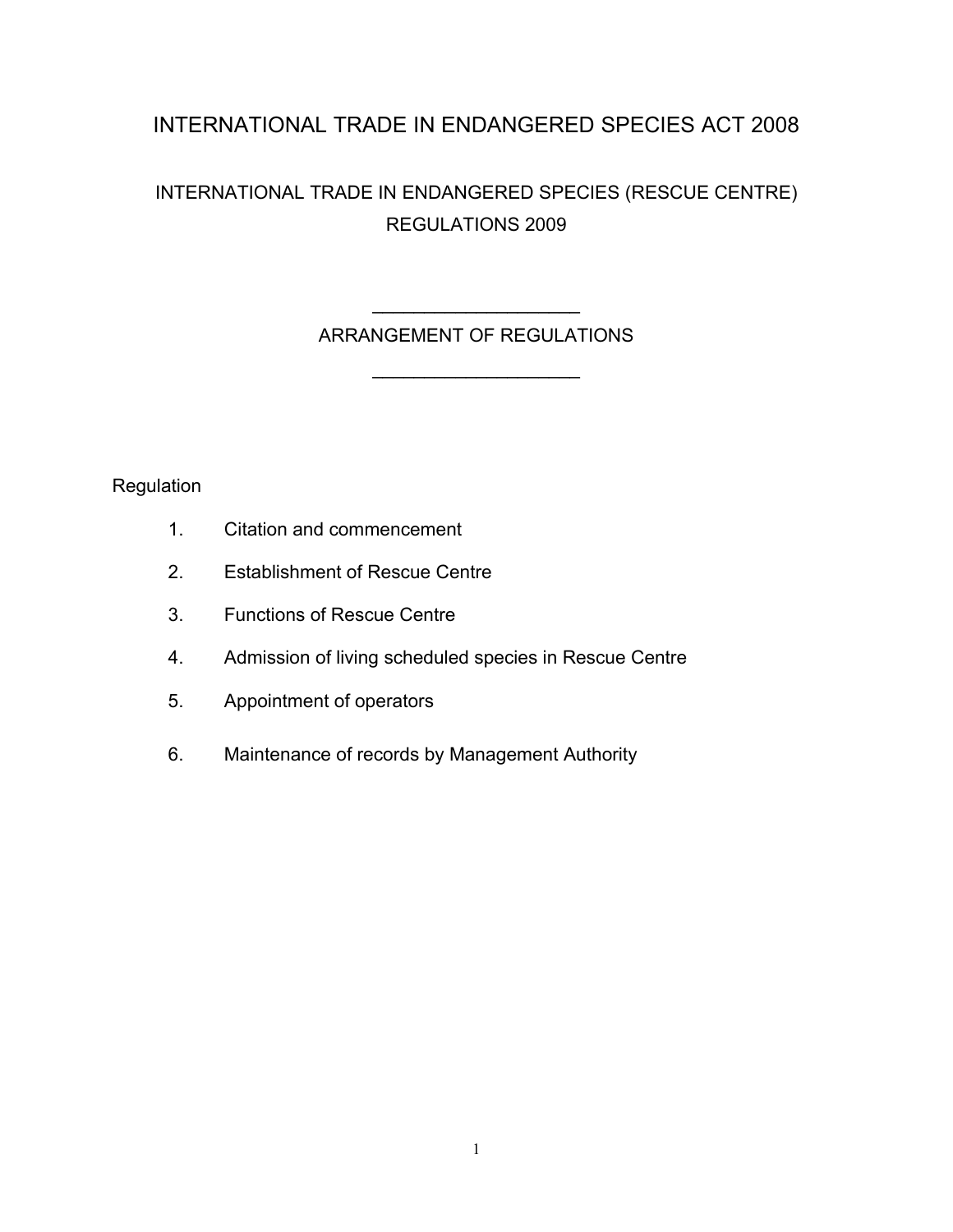#### INTERNATIONAL TRADE IN ENDANGERED SPECIES ACT 2008

## INTERNATIONAL TRADE IN ENDANGERED SPECIES (RESCUE CENTRE) REGULATIONS 2009

IN exercise of the powers conferred by paragraph 54(2)*(b)* of the International Trade in Endangered Species Act 2008 [*Act 686*], the Minister makes the following regulations:

#### **Citation and commencement**

**1.** (1) These regulations may be cited as the **International Trade in Endangered Species (Rescue Centre) Regulations 2009.**

(2) These Regulations come into operation on 28 December 2009.

## **Establishment of Rescue Centre**

**2.** (1) A Management Authority may establish a Rescue Centre at any premises as the Management Authority may determine.

(2) The Rescue Centre established under subregulation (1) shall be maintained and controlled by the Management Authority.

(3) The Management Authority may consult the Scientific Authority on any matters relating to the establishment of a Rescue Centre.

#### **Functions of Rescue Centre**

**3.** The functions of a Rescue Centre shall be as follows: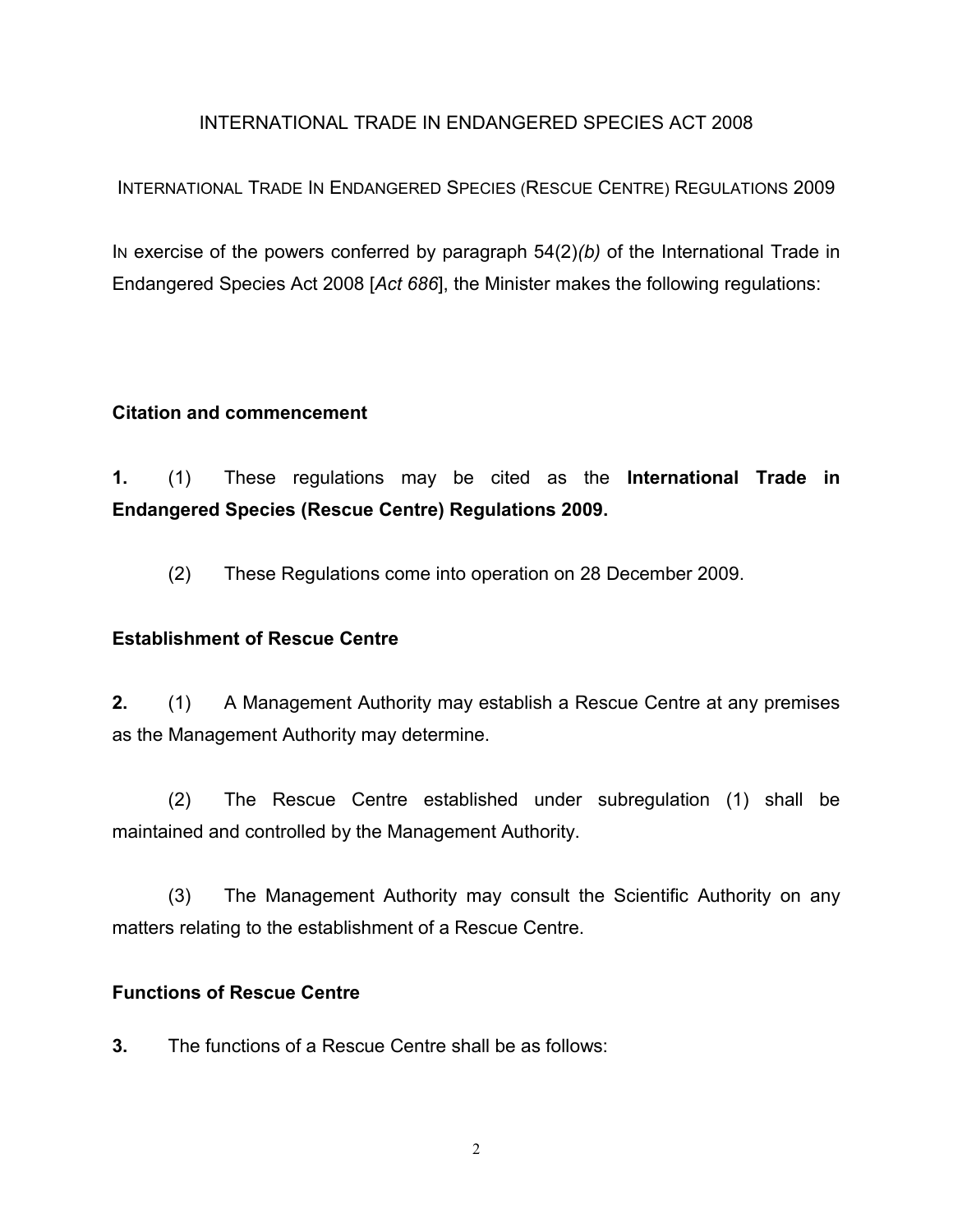- *(a)* to provide adequate care and protection to any living scheduled species; and
- *(b)* to provide for any other matter relating to a Rescue Centre as the Management Authority may determine.

## **Admission of living scheduled species in Rescue Centre**

**4.** A Management Authority may, after consultation with the Scientific Authority, admit any living scheduled species which are—

- *(a)* seized and detained under section 27 of the Act;
- *(b)* forfeited and disposed of under section 34 of the Act; and

*(c)* in the opinion of the Management Authority that the living scheduled species is fit to be admitted,

in a Rescue Centre.

## **Appointment of operators**

**5.** (1) A Management Authority may, with the approval of the Lead Management Authority, appoint a person with relevant qualification and experience relating to any living scheduled species to be an operator of a Rescue Centre.

(2) A Management Authority may impose any term and condition in relation to the appointment of operators.

(3) Any operator who contravenes subregulation (2) commits an offence and shall, on conviction, be liable to a fine not exceeding two hundred thousand ringgit or to imprisonment for a term not exceeding five years or to both.

3